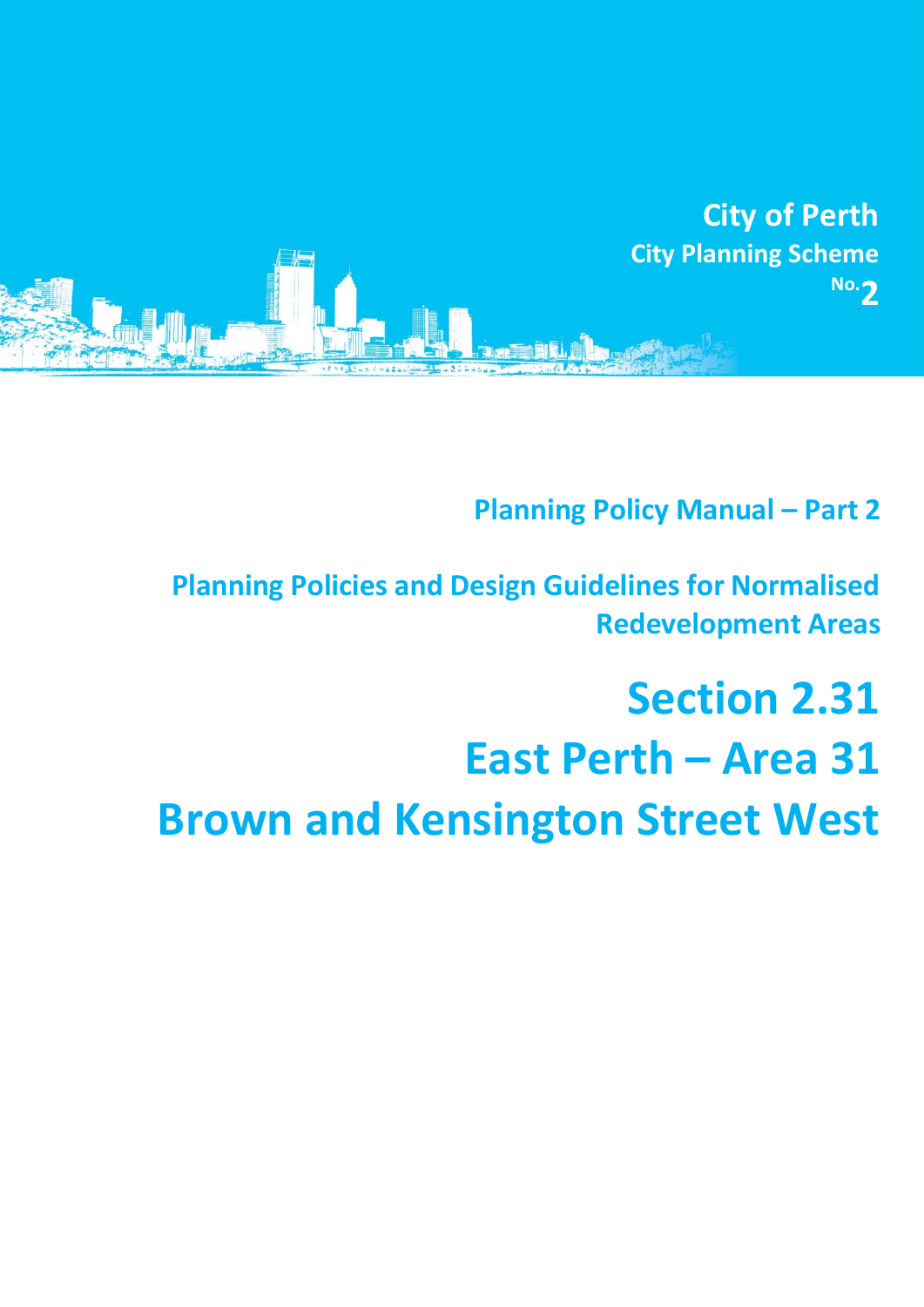

**East Perth Area 31 – Brown & Kensington Street West** 

| <b>Decision Reference</b> | <b>Synopsis</b> |
|---------------------------|-----------------|
| 11 March 2008             | Adopted         |
| 17 March 2015             | Amended         |
| 11 April 2017             | Amended         |
|                           |                 |
|                           |                 |
|                           |                 |
|                           |                 |
|                           |                 |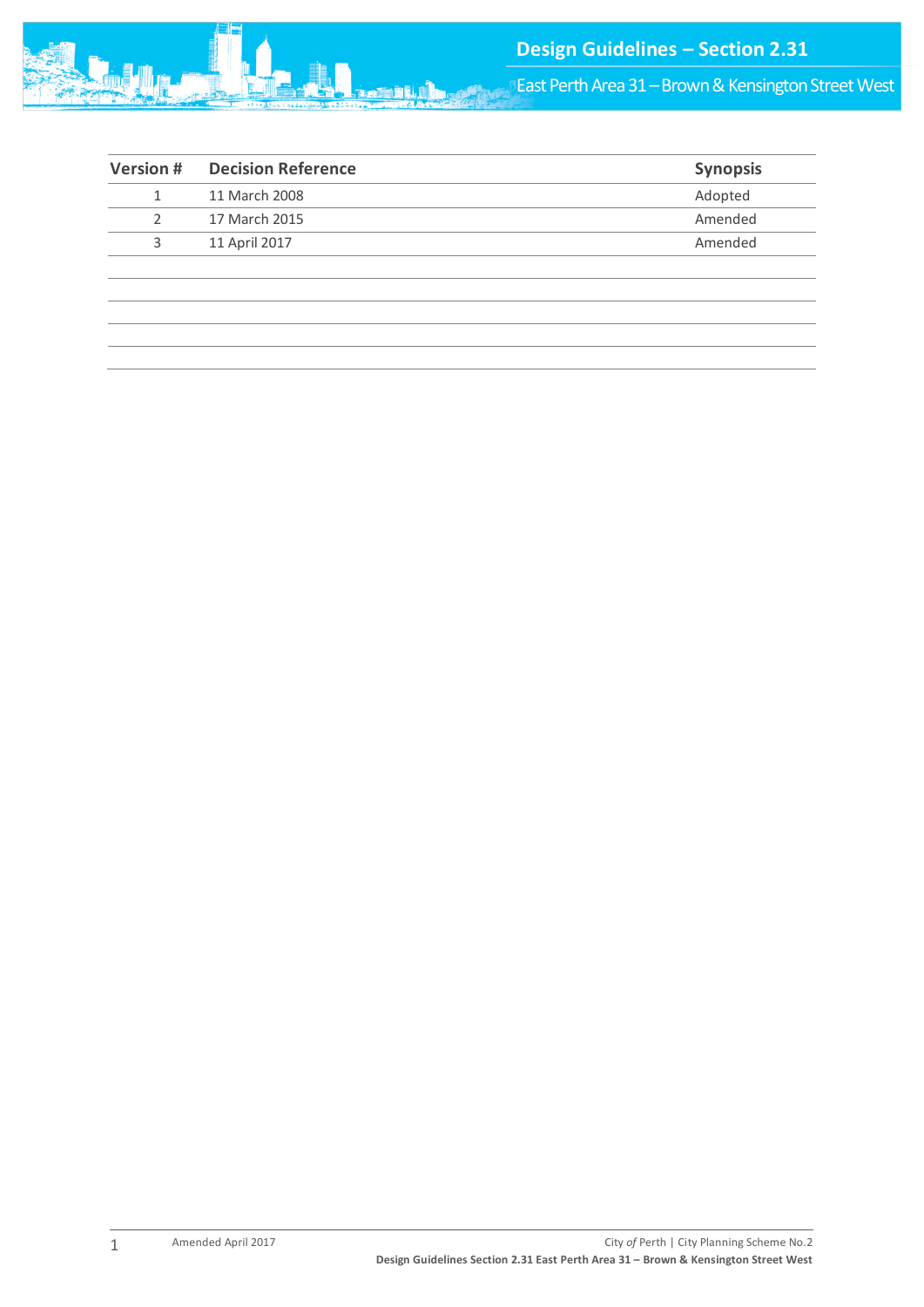

# **CONTENTS**

| <b>SECTION</b> | <b>TITLE</b><br><u> 1989 - Johann Stoff, amerikansk politiker (d. 1989)</u> | <b>PAGE</b> |
|----------------|-----------------------------------------------------------------------------|-------------|
| 1.0            |                                                                             |             |
| 2.0            |                                                                             |             |
| 2.1            |                                                                             |             |
| 2.2            |                                                                             |             |
| 3.0            |                                                                             |             |
| 3.1            |                                                                             |             |
| 3.2            |                                                                             |             |
| 3.3            |                                                                             |             |
| 3.4            |                                                                             |             |
| 3.5            |                                                                             |             |
| 3.6            |                                                                             |             |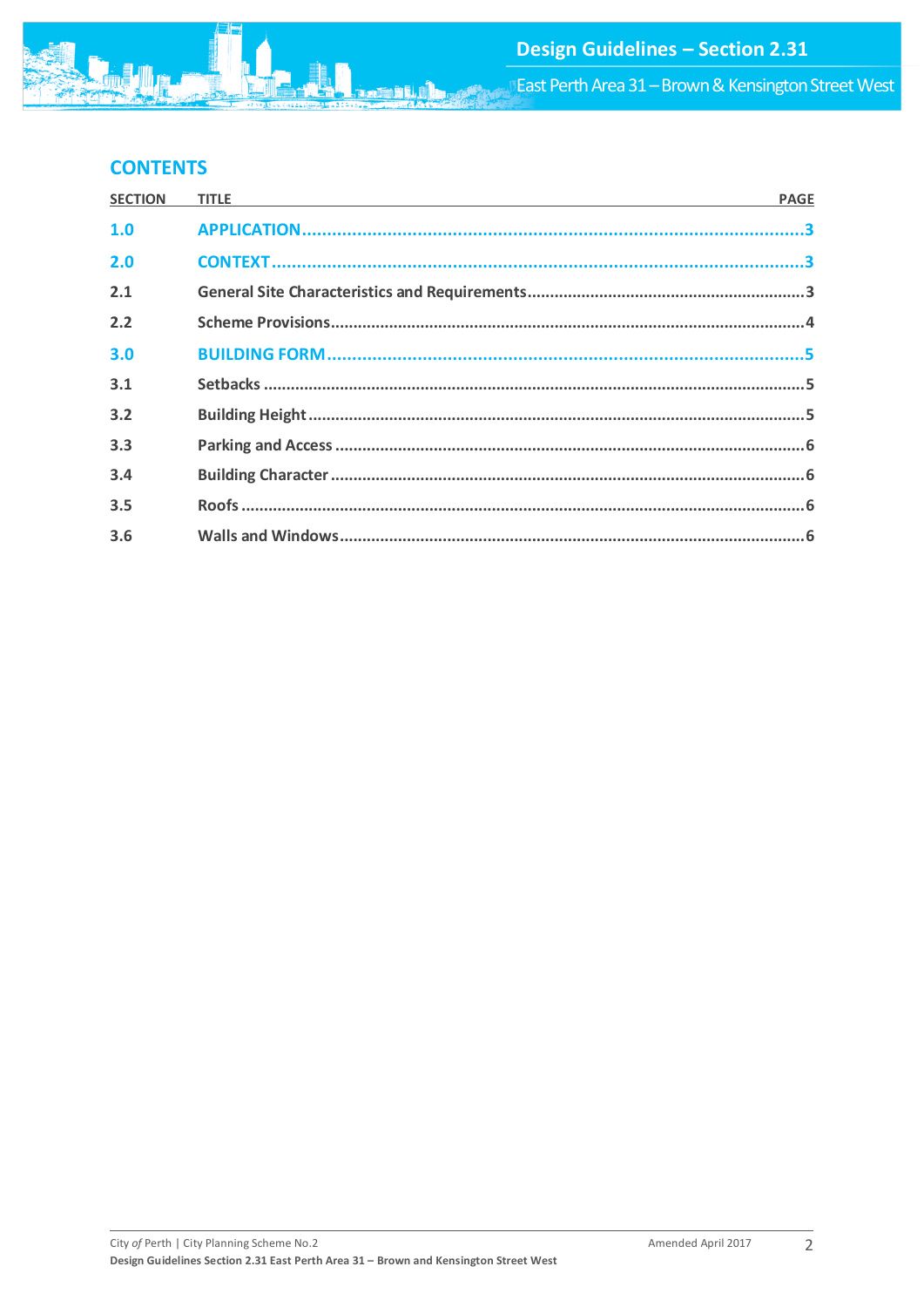<span id="page-3-0"></span>

The land bounded by Claisebrook Road, Kensington Street, Brown Street and the rear of lots fronting East Parade is within the Boans Precinct (Precinct EP6), as defined in the City of Perth Local Planning Scheme No. 26 (Normalised Redevelopment Areas) (herein called 'the Scheme'). These Guidelines apply to that area as shown in Figure 1.

## <span id="page-3-1"></span>**2.0 CONTEXT**

Precinct EP6 is known as the `Boans' Precinct and contains a mix of older style East Perth commercial and residential uses. West of East Parade, the precinct has a finer and more 'intense' urban grain reflecting the established warehouse and commercial nature of uses in the area. The "New Saunders Street" (former Saunders Street warehouse site) is currently being redeveloped with guidelines in place seeking that new development is complimentary with the Boans site adjacent. This former Saunders Street warehouse site is a Heritage Council State Registered place of significance. Westrail land within the rail reserve is earmarked to become an overflow public car park once the land is no longer required by Westrail.



Figure 1:- Brown Street.

### <span id="page-3-2"></span>**2.1 General Site Characteristics and Requirements**

The site is characterised by a reasonably consistent urban form consisting of buildings one to two storeys in height. Variation mainly exists through setback distances and building types which reflect different uses and periods of development. Buildings fronting Kensington Street are mainly at a nil setback with a number of sites which are open to the street.

Buildings along Brown Street are generally setback between three metres and approximately ten metres. The larger setbacks usually contain vehicle standing/parking areas.

The precinct offers a consistency of scale and use type, being small scale service industry commercial and light industrial. The buildings are representative of two primary `planning control' periods before and after parking provision was an issue. Older buildings are without setback and address the street. Some of these have vehicle crossovers to accommodate vehicle access, vehicle servicing (this being a use of more than one premises in the area) and service deliveries. The newer buildings have larger setback areas which generally accommodate parking to some degree. Due to the size of the lots and their frontage widths, parking in these areas tends to be inefficient, without there being sufficient depth or width for vehicle movement and parking.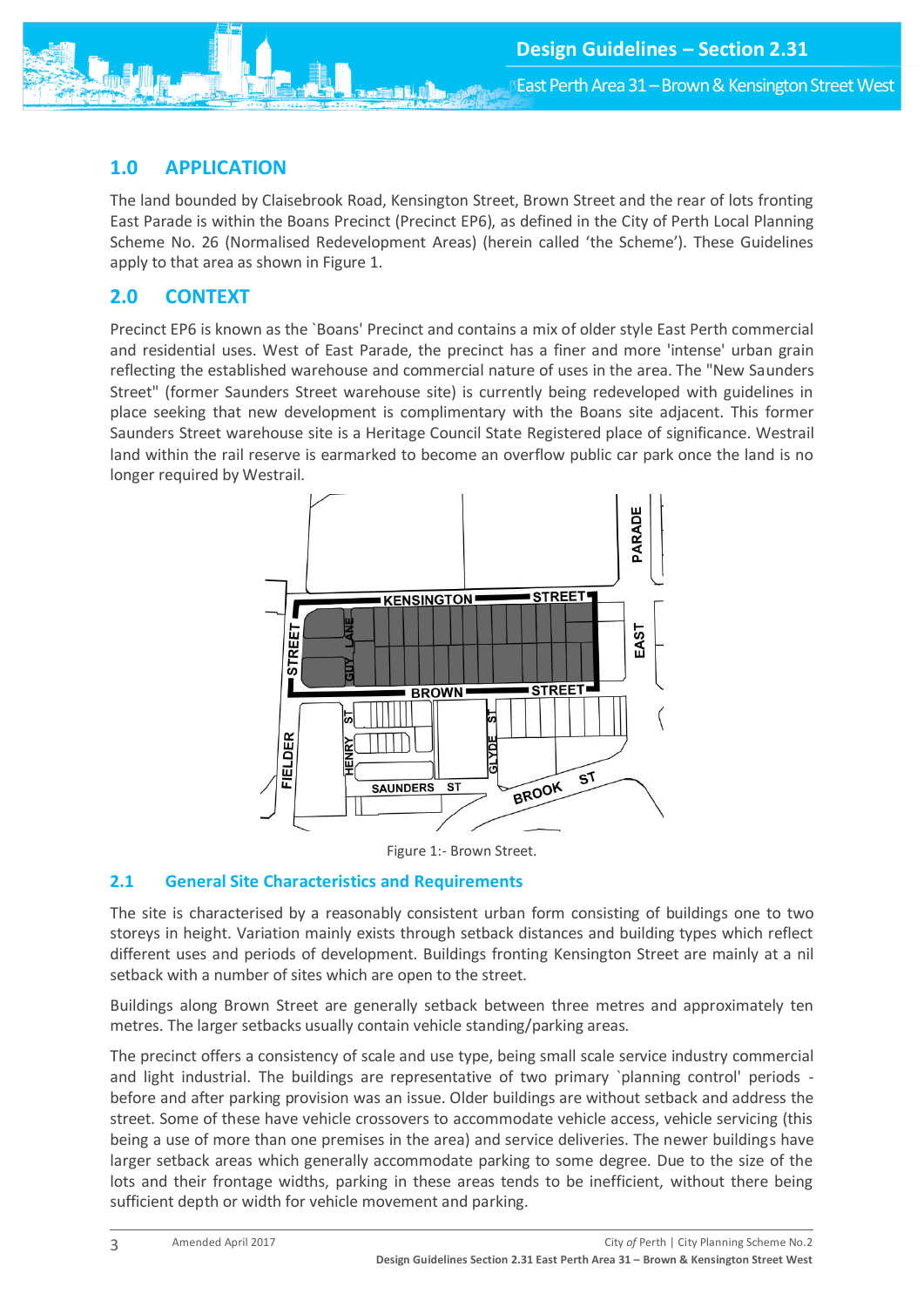East Perth Area 31 – Brown & Kensington Street West

Building height is generally one to two storeys. Floor to floor heights are generally high given the commercial and working nature of uses.

Some representation of small scale warehouse architecture remains, with "saw-toothed" roofs, red brickwork (limited) etc. These are felt to represent positive industrial aesthetic qualities of the area.

The street pattern in the area is remnant of the former grid structure and is clear and legible. Future proposals include the extension of Kensington Street to the west across the northern end of the AMTC. This alignment currently ends at the pedestrian footbridge to Claisebrook Station, which closes the vista in that direction.

Streets have been upgraded - at least in part - with Plane Trees maturing and having a notable impact on the streetscape.

In general, a consistent built up frontage will be sought for all streets in the precinct. The existing built form and 'grain' will be reinforced through the application of the guidelines.

The height of buildings in the precinct will be limited, two to four storeys (6m to14m max to apex of roof) in accordance with building envelopes.

Materials in new development will be encouraged to incorporate a component of red brickwork consistent with that of heritage buildings in East Perth. Traditional iron or steel roofing materials will be encouraged. Other materials should reflect a modern interpretation of the warehouse and light industrial building aesthetic such as rendered masonry with the potential to incorporate sections of profiled steel panels, steel framing and glazing sections.

Buildings should primarily be of a solid construction nature such as brickwork, stone masonry or rendered concrete type materials, with lighter materials used for suspended, lightweight or cantilevered building elements such as awnings, feature panels, roof sections and balconies.

#### <span id="page-4-0"></span>**2.2 Scheme Provisions**

These Design Guidelines are intended to supplement the provisions of the Scheme and should be read in conjunction with the Scheme, in particular those provisions relating to the Claisebrook Village Project Area, Precinct EP6: Boans, and other Planning Policies.

The Deemed Provisions set out in the *Planning and Development (Local Planning Schemes) Regulations 2015* also form part of the Scheme Text.

The Scheme identifies Preferred, Contemplated and Prohibited uses for Precinct EP6: Boans and Stipulates maximum plot ratio. In determining any application for development approval, the local government will have regard to these Design Guidelines, the Scheme and other Planning Policies.

This Precinct is intended to house a mix of moderately scaled enterprises and residential development. It is anticipated that Brown Street will become predominantly residential in nature, where Kensington Street should retain the commercial and enterprise uses which currently exist.

New development should be in harmony with the character and scale established by existing buildings, especially in the vicinity of those of heritage value. The local government encourages the recycling of buildings where this is viable and where they make a positive contribution to the streetscape and amenity of the area. A number of buildings in the precinct are felt to contribute to the character of the precinct. The retention and re-use of these buildings would be encouraged.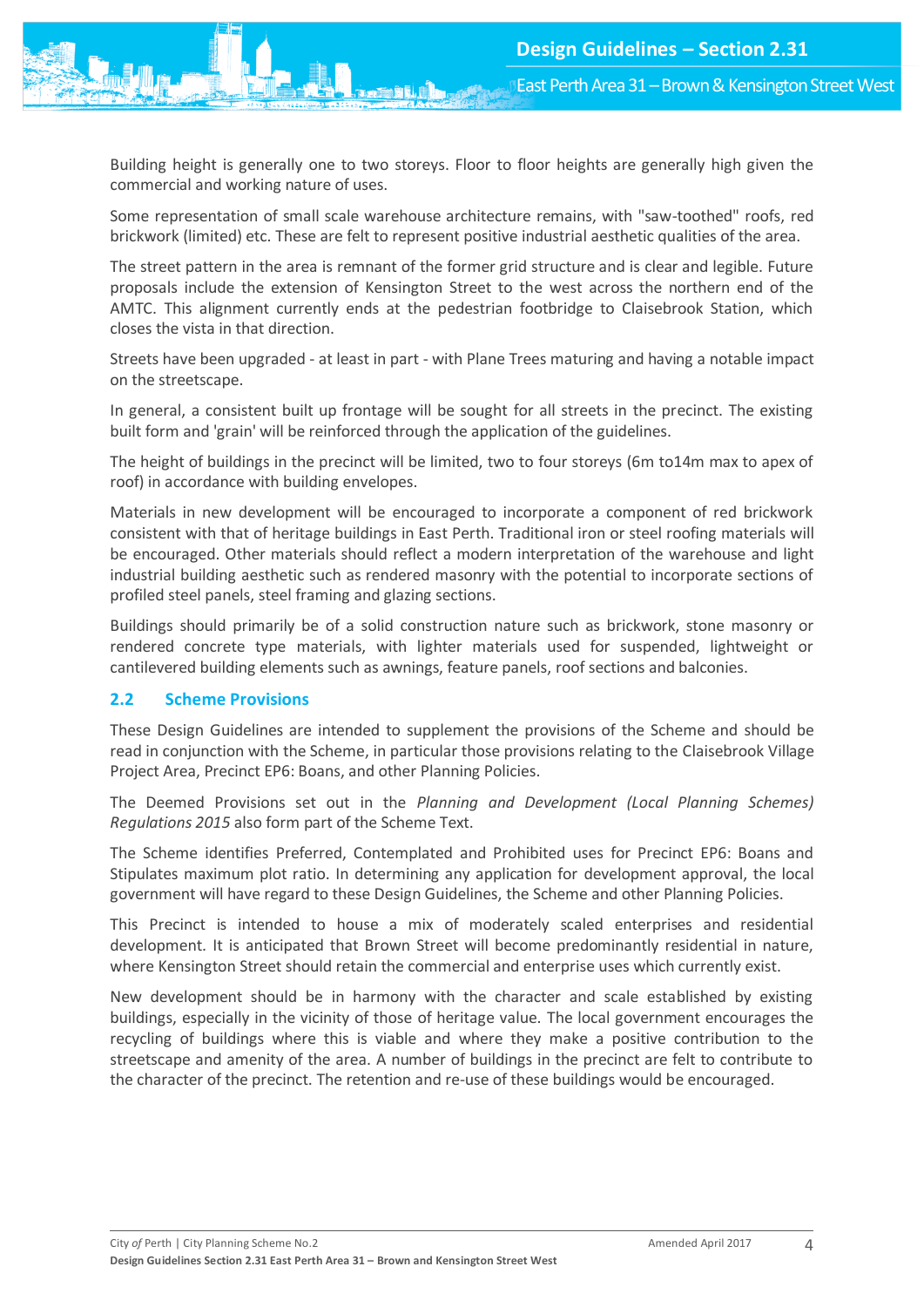# <span id="page-5-0"></span>**3.0 BUILDING FORM**

## <span id="page-5-1"></span>**3.1 Setbacks**

| <b>SETBACKS FRONTAGE</b> | <b>MIN</b> | <b>MAX</b> |
|--------------------------|------------|------------|
| Claisebrook Road         | Nil        |            |
| <b>Brown Street</b>      | 3m         |            |
| Kensington Street        | Nil        |            |
| Side and Rear Setbacks   | $Nil*$     |            |

\*Nil- other than corner lots which are to be as otherwise noted

Other than those stated above, setbacks for walls with openings for residential developments are to be in accordance with the R-Codes. Balconies fronting boundaries with a nil setback must be incorporated into the building fabric such that they do not project beyond the primary plane of the building elevation.



#### Figure 2:- Setbacks.

#### <span id="page-5-2"></span>**3.2 Building Height**

Building height and bulk will be required to be contained within building envelopes. Only minor projections will be allowed through building envelopes for such items as chimneys, awnings, pergolas, balconies and small portions of bay and dormer windows.

Buildings facing Kensington Street can be up to four storeys in height (14m max to apex of roof) reducing in height towards the rear (southern) boundary.

Buildings facing Brown Street can be up to three storeys (9m) at the setback line with building envelopes increasing in height to a maximum of four storeys (14m max to apex of roof).